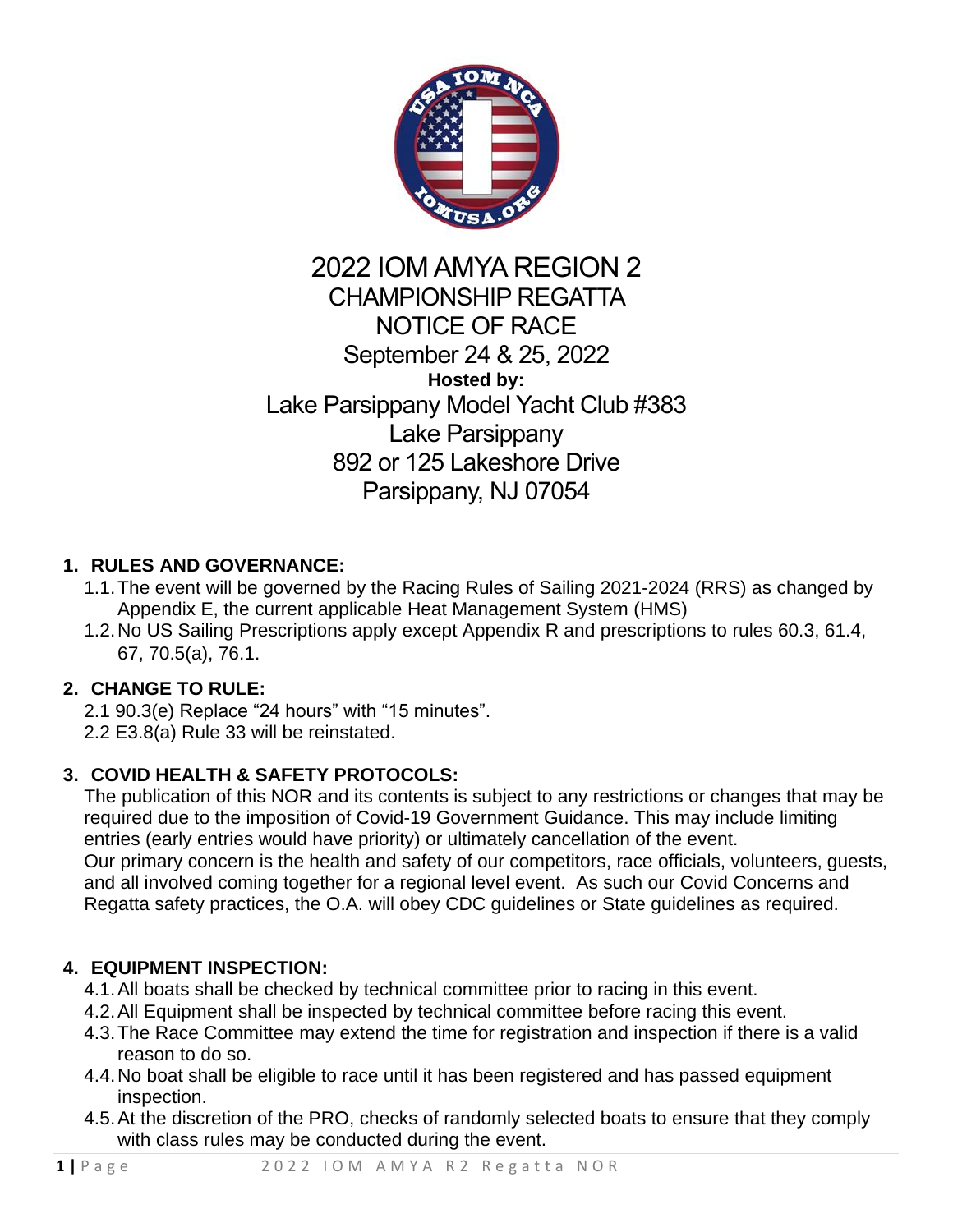## **5. FREQUENCIES:**

- 5.1.No frequency conflicts will be allowed.
- 5.2.Permitted frequency bands are FCC-approved surface bands. Transmitters on 75 MHz must be narrow band certified. Radio frequencies will be allocated on a "first come first served" basis. Each competitor is required to have a minimum of three (3) additional frequencies available.
- 5.3.2.4 GHZ radios are permitted and are exempt from rule E2.4 in the RRS.

## **6. RISK STATEMENT:**

RRS 3 states: "The responsibility for a boat's decision to participate in a race or to continue racing is hers alone." Sailing is by its nature an unpredictable sport and therefore involves an element of risk. By taking part in any of the events covered by this NOR, each competitor agrees and acknowledges that:

- 6.1.They are aware of the inherent element of risk involved in the sport and accept responsibility for the exposure of themselves and their boat to such inherent risk whilst taking part in the event whether afloat or ashore.
- 6.2.They accept responsibility for any injury, damage or loss to the extent caused by their own actions or omissions.
- 6.3.Their boat is in good order, equipped to sail in the event and they are fit to participate.
- 6.4.The provision of a race management team, patrol boats, umpires and other officials and volunteers by the organizer does not relieve them of their own responsibilities.
- 6.5.The provision of rescue boat cover is limited to such assistance, particularly in extreme weather conditions, as can be practically provided in the circumstances; and
- 6.6.All involved are expected to accept any government requirement regarding any pandemic caused by unknowing restrictions.

#### **7. ELIGIBILITY AND ENTRY:**

The regatta is open to all boats of the IOM class with valid certificate. Competitors must be in good standing with their NCA. For USA NCA members, AMYA membership is required for this event. Each competitor shall proof of current AMYA or their National Authority membership or pay the AMYA annual fee of \$50.00 at our regatta check in.

If any of the above are not available at the event, but a competitor claims that they exist, the competitor shall sign a declaration to that effect and send a copy of the missing document to the Race Committee within seven days of the end of the event.

## **8. REGISTRATION AND FEES:**

8.1.The event fee is \$135 per boat.

 8.2.The fee includes daily lunches & beverages, trophies, race management, giveaways, PayPal fee, and USA IOM NCA ranking fee of US20.00 per skipper per event.

8.3. The deadline for entry is September  $20<sup>th</sup>$ . Prior to September  $5<sup>th</sup>$  refunds will be issued minus a \$10 processing fee. After September 5<sup>th</sup> there will be no refunds.

8.4. Online registration is preferred at<https://www.iomusa.org/2022-region-2-entry-form> . If that is not possible, please use the attached registration form and submit it, together with the required fee, by September 10<sup>th</sup>.

To : Michel Roure

3 Deauville Dr.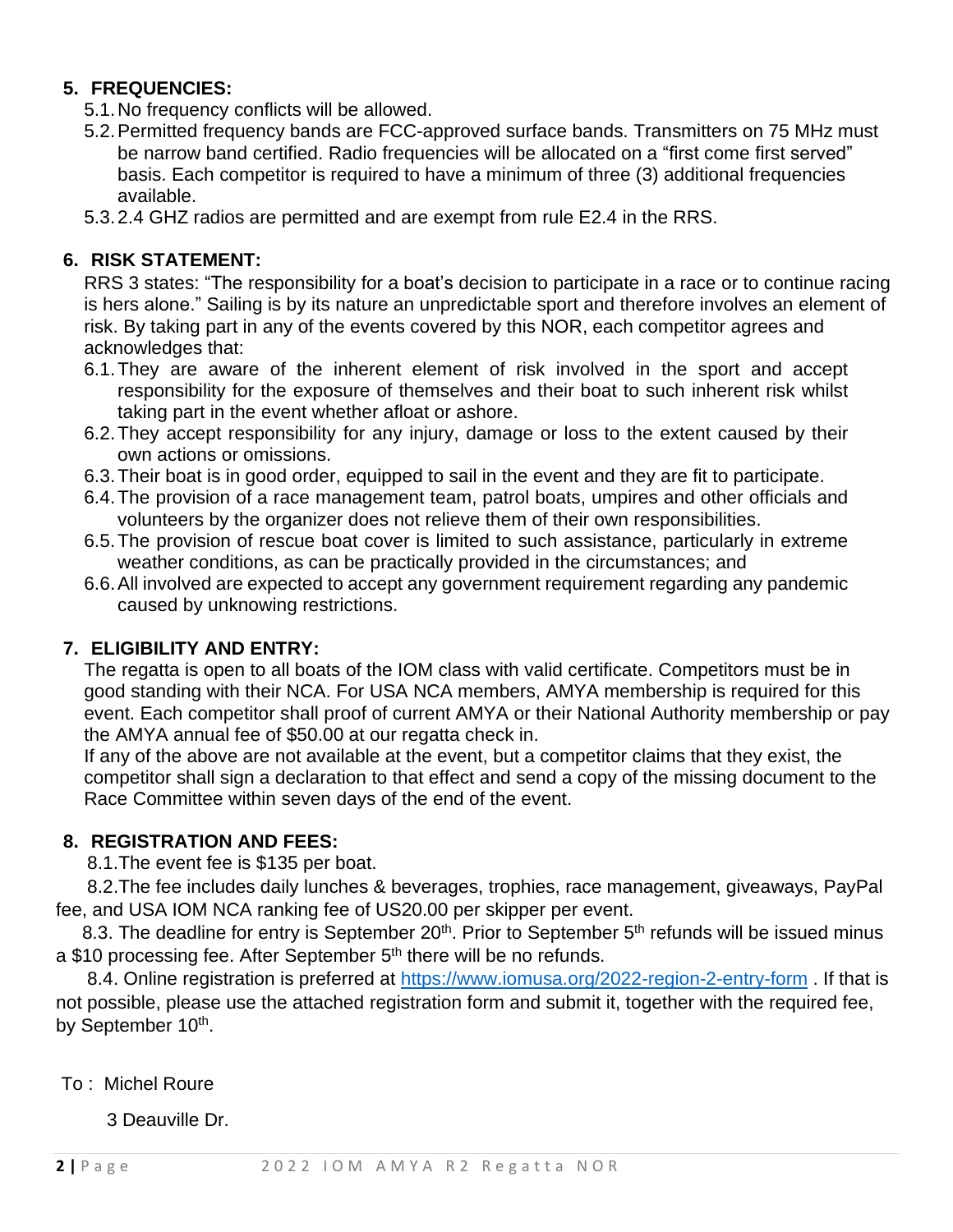Parsippany, NJ 07054

6.6. There will be a maximum of 76 entries.

#### **9. VENUE:**

LAKE PARSIPPANY - 892 or 125 Lakeshore Drive, Parsippany, NJ 07054

Directions:

Route 10 to Morris Plains/Parsippany. Make a right onto US-202/Littleton. Make a right at the light onto Halsey Road. Turn right onto Elmwood Drive and take to the end of the street and you will see the entrance to the park.

#### [Google Maps](https://www.google.com/maps/@41.4764035,-71.3340842,1084m/data=!3m1!1e3)

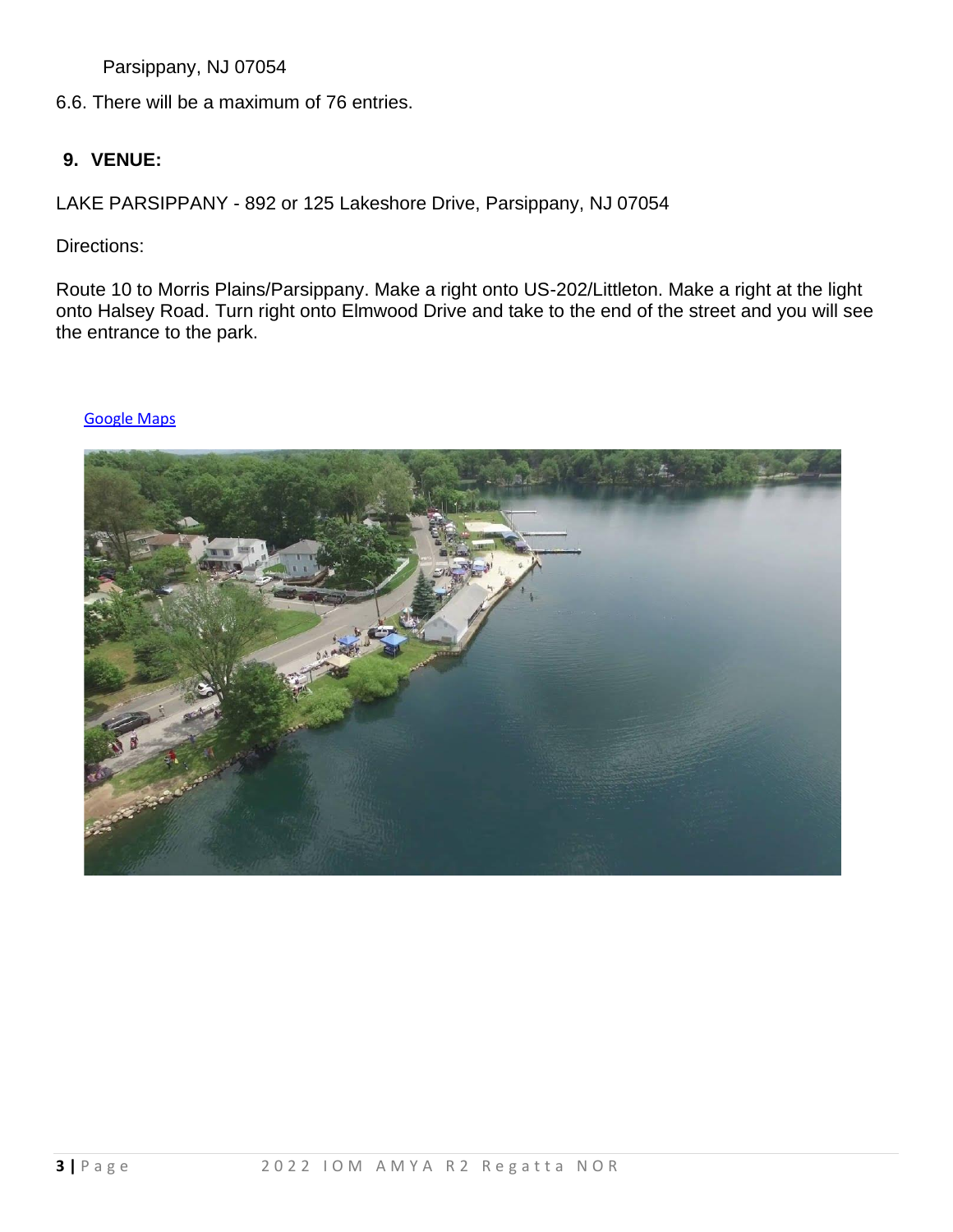## **10.SCHEDULE**

## **Friday - September 23<sup>rd</sup> (Practice Day)**

1200-1700 - Check-in, Equipment inspection, Class & AMYA Certification Check Training and **Practice** 

#### **Saturday – September 24 th**

08:00 – Check-in, Equipment inspection, Class & AMYA Certification Check

- 10:15 Skipper's Meeting
- 10:30 Open water
- 10:55 Warning Signal 11:00 -Race
- 12:00 Lunch Break 30-minute limit
- 17:30 No race shall start after or at the PRO's discretion

#### **Sunday – September 25 th**

09:00 – Skipper's Meeting 09:20 – Warning Signal 09:30 – Race 12:00 – Lunch Break – 30-minute limit 15:00 – No race starts after or at the PRO's discretion 20 minutes after last race – Awards Ceremony

#### **11.SAILING INSTRUCTIONS:**

The Sailing Instructions will be available for download at [www.iomusa.org.](http://www.iomusa.org/)

#### **12.SCORING AND RACING SYSTEM:**

- 12.1. The Regatta shall be raced and scored under the current Heat Management System (HMS).
- 12.2. Five races are required to be completed to constitute the championship.
- 12.3. Boats finishing in an incorrect heat will not be allowed to sail in their assigned heat for that race and will be scored DNS for their correct heat.

#### **13.RACE STAFF:**

 Regatta Chairman: Michel Roure Event Coordinator: Skip Hall Principal Race Officer: Fred Rocha Technical Chairman: TBD Protest Chairman: TBD Scoring: Dave Branning/Fred Rocha Registration: iomusa.org Regatta Administration: Lake Parsippany Model Yacht Club #383

#### **14.PERSONAL SAIL NUMBERS:**

Personal Sail Numbers will take precedence if numbering conflicts arise until 30 days prior to the skipper's meeting.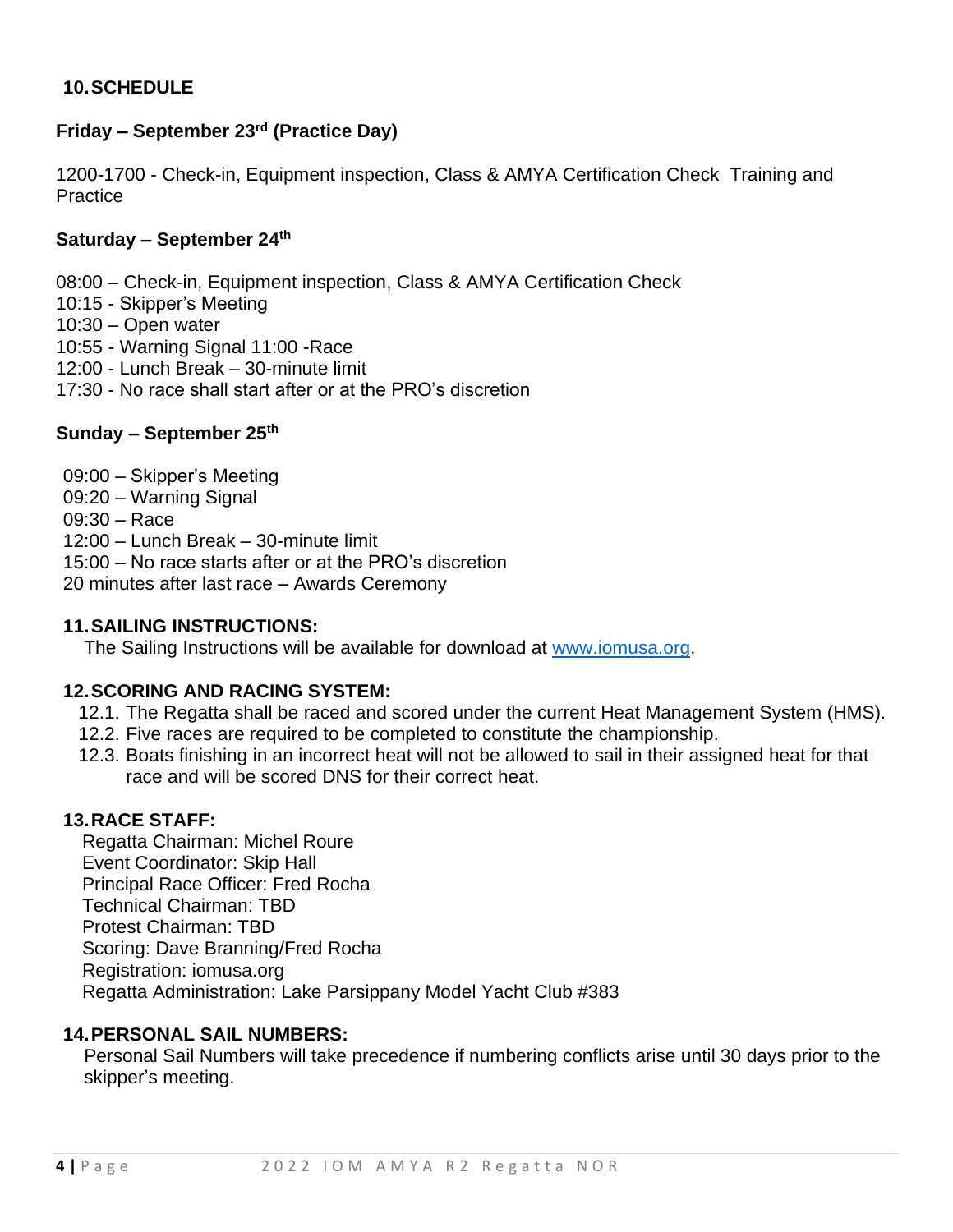## **15.FOOD:**

Lunch and beverage will be served on racing days. Since we anticipate multiple heats, lunch will be available during one of the heats you're not sailing in from 12pm till 1pm.

## **16.AWARDS:**

Top 5 finishers - Corinthian's Trophy – Fair Player Trophy

## **17.ACCOMODATIONS:**

There are many Hotels close by. Hotels.com or Travelocity can give you some ideas. Please contact Michel Roure for more information @ **michelusf11@optonline.net**

## **18.CONDUCT:**

The PRO, all race officials and observers have been directed to record any incidents, which will be dealt with to the full extent available to the Protest Committee. Penalties available to the Protest Committee include exclusion from the race in question or subsequent races, exclusion from the regatta, or other action within the Committee's jurisdiction.

## **19.MEDIA RIGHTS:**

Competitors, owners of the boats and their guests are giving all rights for using pictures and videos of persons and boats during the regatta in medias, including commercials, press materials and all other promoting activities and press releases, unless it is notified by writing before submitting entry.

## **20.RIGHTS to APPEAL:**

Denial of the right of appeal, subject to rule 70

## **21.COMPETITORS WITH DISABILITY:**

Competitors that require any form of help or special requirements should, prior to entry, get in touch with the club contact given in Section 8.3 to check if the club is able to help with the provision of any such special requirements. The onus is on the competitor to establish whether the available facilities are adequate before deciding to enter the event

## **22.DISCLAIMER OF LIABILITY:**

All those entering or taking part in this regatta do so at their own risk and responsibility. AMYA, USA IOM NCA. US Sailing Federation, Regatta Staff and any other parties involved in the organization of this event disclaim any and all responsibility whatsoever for loss, damage, injury or inconvenience that might occur to persons and goods, both ashore and on the water as a consequence of entering or participating in the event covered by this Notice of Race.

At all times the responsibility for the safety of their boat and themselves including the decision to participate or continue shall rest with the competitors. By entering this event, it is deemed that you accept these conditions. Competitors are advised to ensure that they have adequate insurance that provides coverage for public liability and their possible injury in the Country and County of this event.